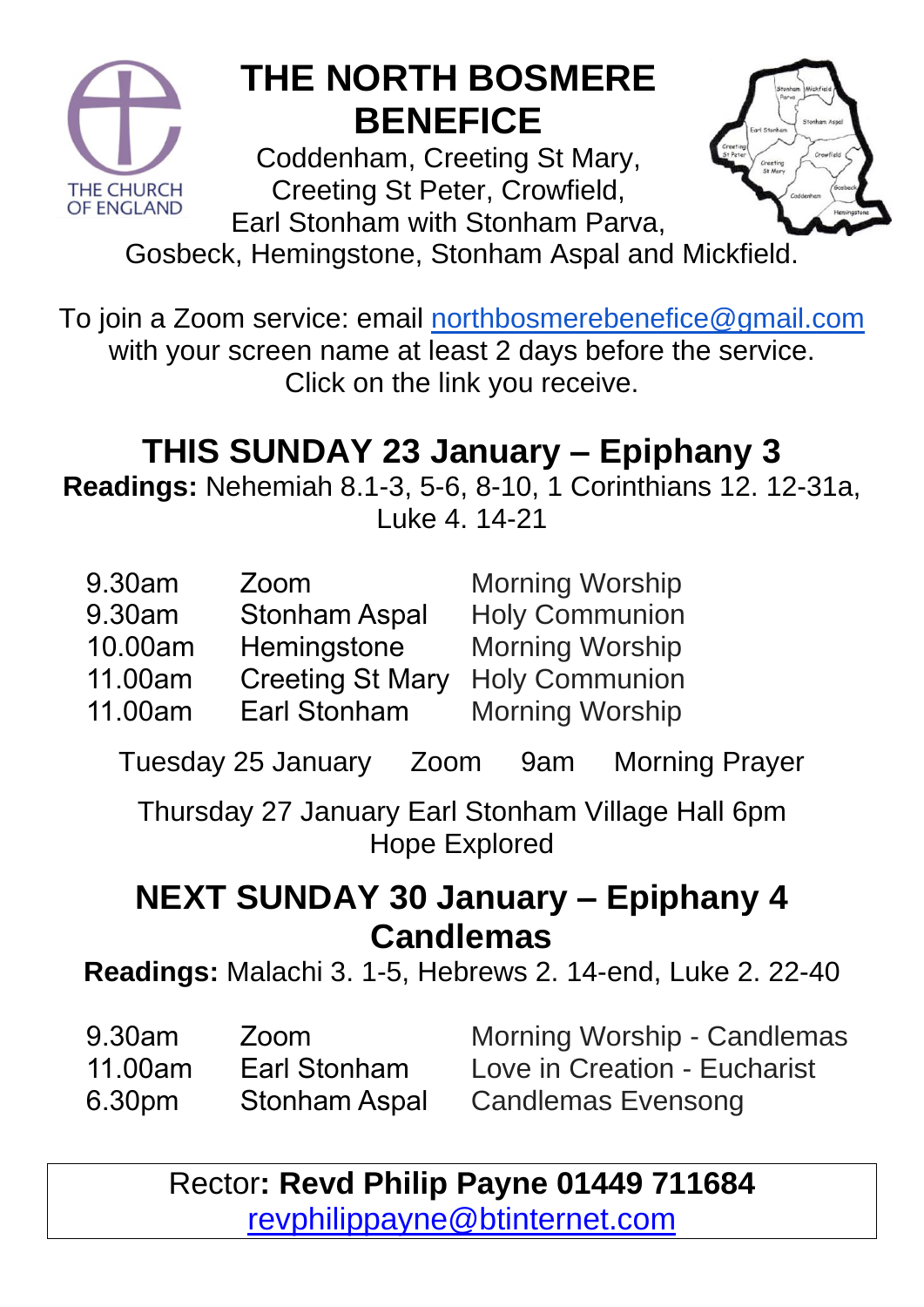## **READINGS 23 January – Epiphany 3**

#### **Nehemiah 8:1-3, 5-6, 8-10**

8 1 all the people gathered together into the square before the Water Gate. They told the scribe Ezra to bring the book of the law of Moses, which the Lord had given to Israel. 2 Accordingly, the priest Ezra brought the law before the assembly, both men and women and all who could hear with understanding. This was on the first day of the seventh month. 3 He read from it facing the square before the Water Gate from early morning until midday, in the presence of the men and the women and those who could understand; and the ears of all the people were attentive to the book of the law.

5 And Ezra opened the book in the sight of all the people, for he was standing above all the people; and when he opened it, all the people stood up. 6 Then Ezra blessed the Lord, the great God, and all the people answered, 'Amen, Amen', lifting up their hands. Then they bowed their heads and worshipped the Lord with their faces to the ground. 8 So they read from the book, from the law of God, with interpretation. They gave the sense, so that the people understood the reading. 9 And Nehemiah, who was the governor, and Ezra the priest and scribe, and the Levites who taught the people said to all the people, 'This day is holy to the Lord your God; do not mourn or weep.' For all the people wept when they heard the words of the law. 10 Then he said to them, 'Go your way, eat the fat and drink sweet wine and send portions of them to those for whom nothing is prepared, for this day is holy to our Lord; and do not be grieved, for the joy of the Lord is your strength.'

#### **1 Corinthians 12:12-31a**

12 For just as the body is one and has many members, and all the members of the body, though many, are one body, so it is with Christ. 13 For in the one Spirit we were all baptized into one body—Jews or Greeks, slaves or free—and we were all made to drink of one Spirit. 14 Indeed, the body does not consist of one member but of many. 15 If the foot were to say, 'Because I am not a hand, I do not belong to the body', that would not make it any less a part of the body. 16 And if the ear were to say, 'Because I am not an eye, I do not belong to the body', that would not make it any less a part of the body. 17 If the whole body were an eye, where would the hearing be? If the whole body were hearing, where would the sense of smell be? 18 But as it is, God arranged the members in the body, each one of them, as he chose. 19 If all were a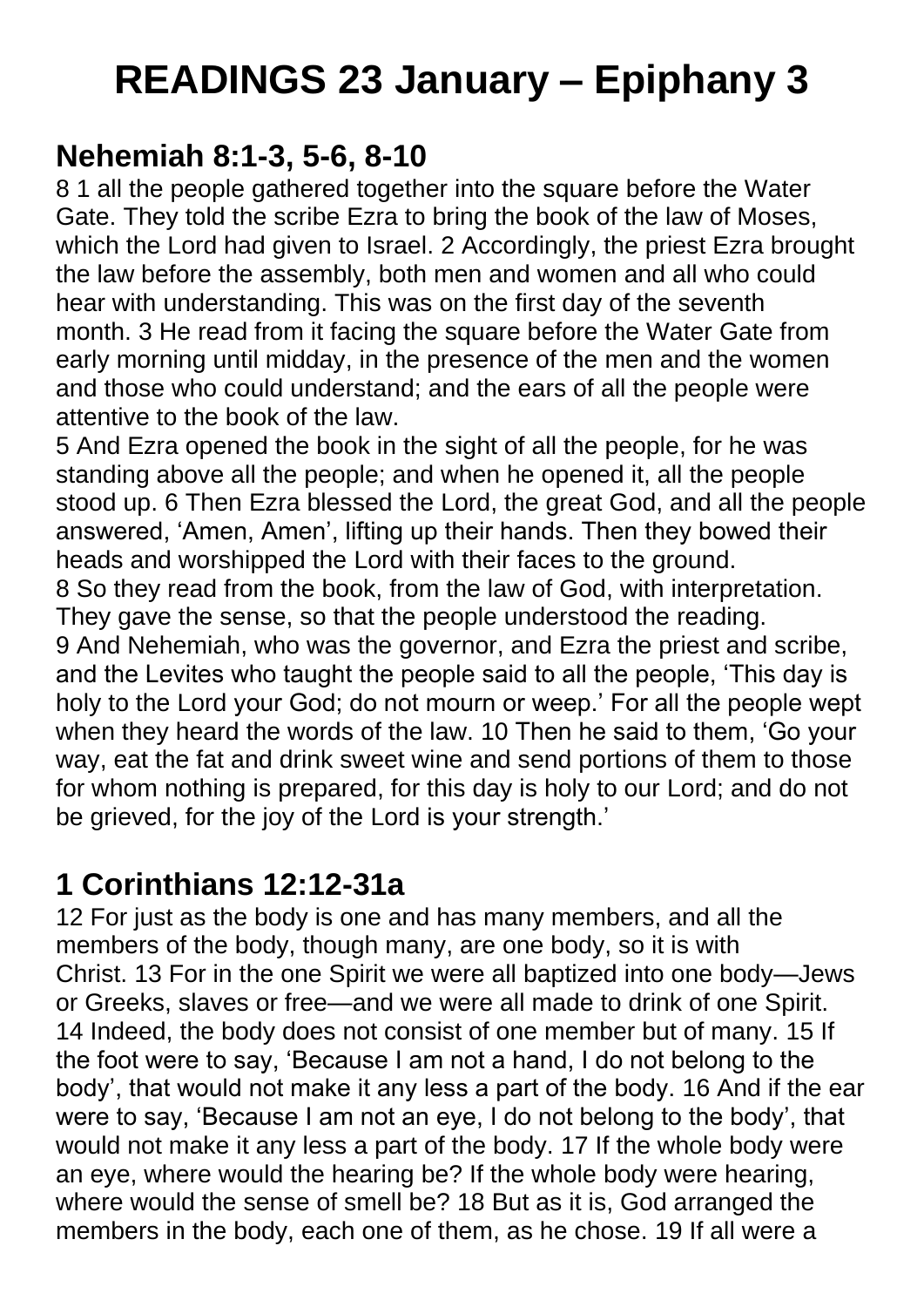single member, where would the body be? 20 As it is, there are many members, yet one body. 21 The eye cannot say to the hand, 'I have no need of you', nor again the head to the feet, 'I have no need of you.' 22 On the contrary, the members of the body that seem to be weaker are indispensable, 23 and those members of the body that we think less honourable we clothe with greater honour, and our less respectable members are treated with greater respect; 24 whereas our more respectable members do not need this. But God has so arranged the body, giving the greater honour to the inferior member, 25 that there may be no dissension within the body, but the members may have the same care for one another. 26 If one member suffers, all suffer together with it; if one member is honoured, all rejoice together with it. 27 Now you are the body of Christ and individually members of it. 28 And God has appointed in the church first apostles, second prophets, third teachers; then deeds of power, then gifts of healing, forms of assistance, forms of leadership, various kinds of tongues. 29 Are all apostles? Are all prophets? Are all teachers? Do all work miracles? 30 Do all possess gifts of healing? Do all speak in tongues? Do all interpret? 31 But strive for the greater gifts.

#### **Luke 4:14-21**

14 Then Jesus, filled with the power of the Spirit, returned to Galilee, and a report about him spread through all the surrounding country. 15 He began to teach in their synagogues and was praised by everyone. 16 When he came to Nazareth, where he had been brought up, he went to the synagogue on the sabbath day, as was his custom. He stood up to read, 17 and the scroll of the prophet Isaiah was given to him. He unrolled the scroll and found the place where it was written:

18 'The Spirit of the Lord is upon me,

because he has anointed me

to bring good news to the poor.

He has sent me to proclaim release to the captives

and recovery of sight to the blind,

to let the oppressed go free,

19 to proclaim the year of the Lord's favour.'

20 And he rolled up the scroll, gave it back to the attendant, and sat down. The eyes of all in the synagogue were fixed on him. 21 Then he began to say to them, 'Today this scripture has been fulfilled in your hearing.'

*New Revised Standard Version Bible: Anglicised Edition, copyright © 1989, 1995 the Division of Christian Education of the National Council of the Churches of Christ in the United States of America. Used by permission. All rights reserved.*